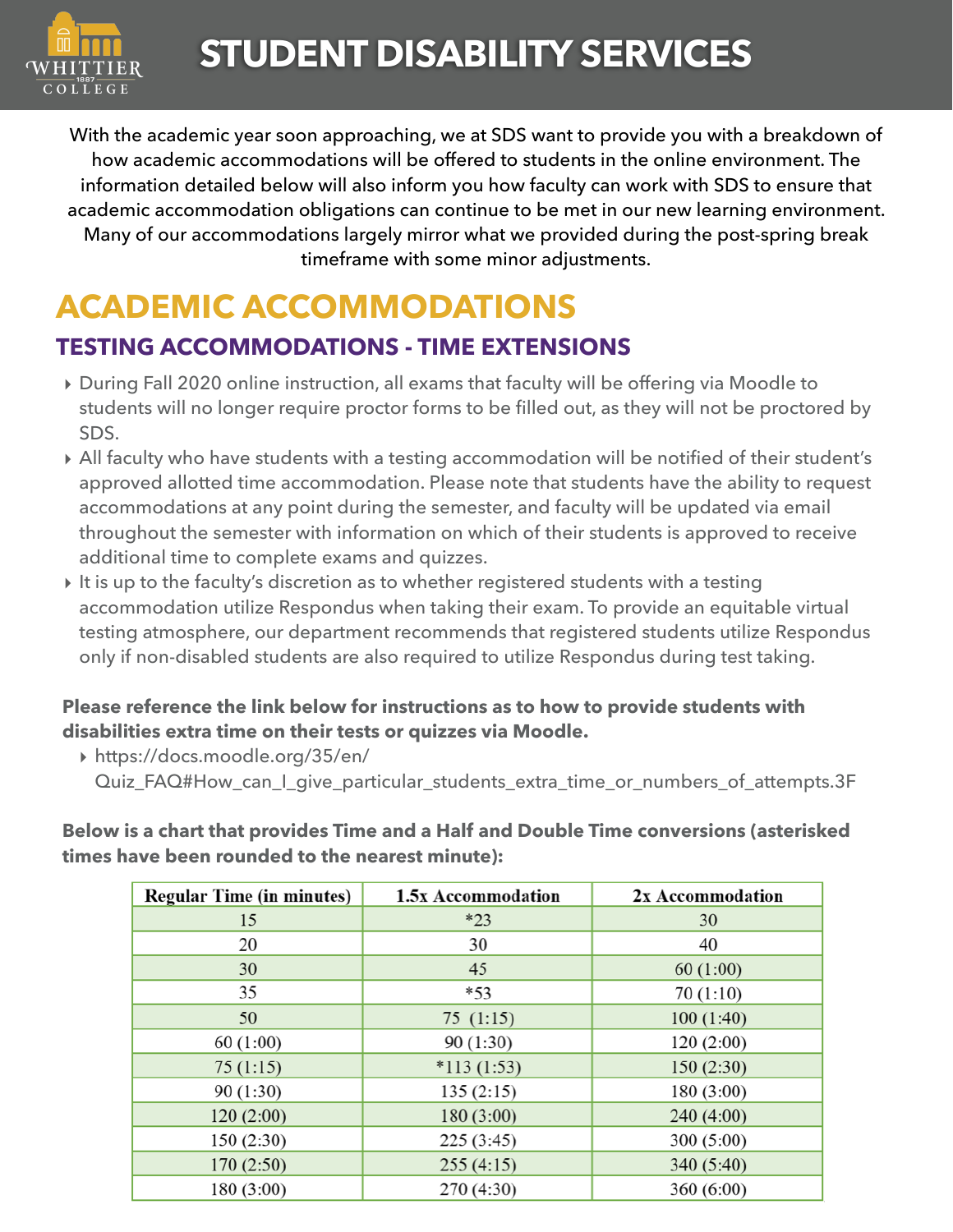## **TESTING ACCOMMODATIONS - REDUCED DISTRACTION TESTING**

**‣** Reduced distraction testing cannot be an accommodation we provide since exams will not be administered on-campus. It is the student's responsibility to find an environment that they can work in, and/or utilize headphones and earplugs, to minimize distraction during testing.

### **NOTE—TAKING SERVICES**

- **‣** Note-Taking services will continue to be provided during Fall 2020 online instruction. Registered students can access their notes utilizing their Dropbox account, and note-takers will be expected to uphold the note-taker responsibilities and deadlines throughout the semester.
- **‣** Due to the brevity of the 7-week module system, faculty are encouraged to make the anonymous Note-Taker announcement when they receive the note-taker announcement email from our Administrative Assistant, Brandy Barajas. If faculty have a student that they recommend to fulfill the Note-Taker position, they are encouraged to email the student's name to [bbarajas@whittier.edu.](mailto:bbarajas@whittier.edu)
- **‣** Faculty will be notified via email with the name of the Note-Taker once the student is officially hired by the department.

## **ATTENDANCE MODIFICATION**

- **‣** Registered students with SDS who are approved for this accommodation are required to follow SDS protocol by notifying SDS and their faculty if they will be missing a lecture due to a flareup of their condition, as well as their intention to work with their faculty to fulfill missed material and course requirements, per their signed attendance modification policy agreement.
- **‣** Once approved, a SDS staff member will reach out to their faculty to determine whether this accommodation is reasonable and how many class sessions are permissible for the student to miss. Students approved for the attendance modification are aware that this accommodation will be pending until the negotiation process with faculty has been completed.
- **‣** Due to the short nature of each module, it is essential that communication occurs between SDS staff and faculty in a timely fashion to ensure that the negotiation occurs.

## **EXTENSIONS ON ASSIGNMENTS (IF FEASIBLE)**

**‣** This accommodation requires that registered students reach out to SDS at least several days prior to their assignment deadline, or to reach out to their faculty directly to request for an extension if they would prefer to conduct the negotiation. It is up to the faculty's discretion if an extension on assignment is feasible and will not fundamentally alter course requirements. This accommodation does not cover past due assignments because accommodations are not retroactive.

## **ABILITY TO RECORD LECTURES**

**‣** Students with disabilities that are approved to record lectures can continue to do so during online instruction. This will be especially helpful for students who may need to listen to lectures repeatedly due to the nature of their disability to grasp theories or concepts. As is part of our protocol, students must sign an ability to record lectures agreement before beginning to record lectures.